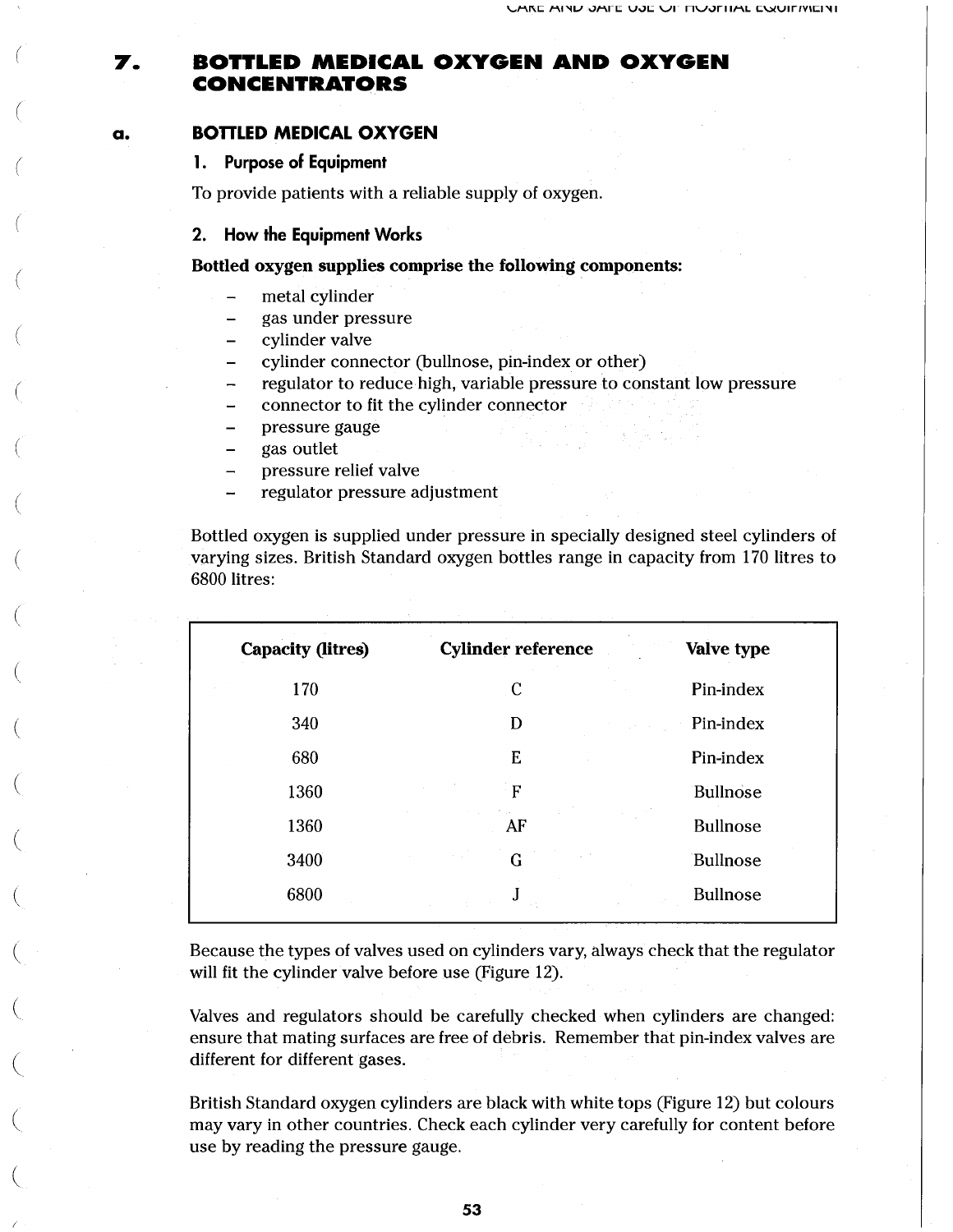







The pressure and rate at which a patient receives an oxygen supply is determined by the person overseeing his or her medical treatment. The rate is indicated on a flowmeter. The maximum flow rate normally supplied to a patient is about 4 litres/minute.

### **3. Routines and Safety**

 $\sim 10^{-1}$ 

#### i. Routines

All cylinders should be carefully examined upon receipt from the suppliers and again when taken out of store and put into operational use.

Before putting a cylinder into service, the user should ensure that:

- the cylinder is not damaged or rusted
- the cylinder valves have their protective caps or seals in place and that their threads and pin-indexes are in good order
- the correct cylinder valves are fitted
- the cylinders are colour-coded and stamped correctly according to the standard laid down by the governing authority
- the valves are free from oil, grease, moisture and dust

the correct key or spanner of similar length (not more than 150mm) is available for opening valves (Figure 13). Severe damage can be caused if the wrong tool is used

/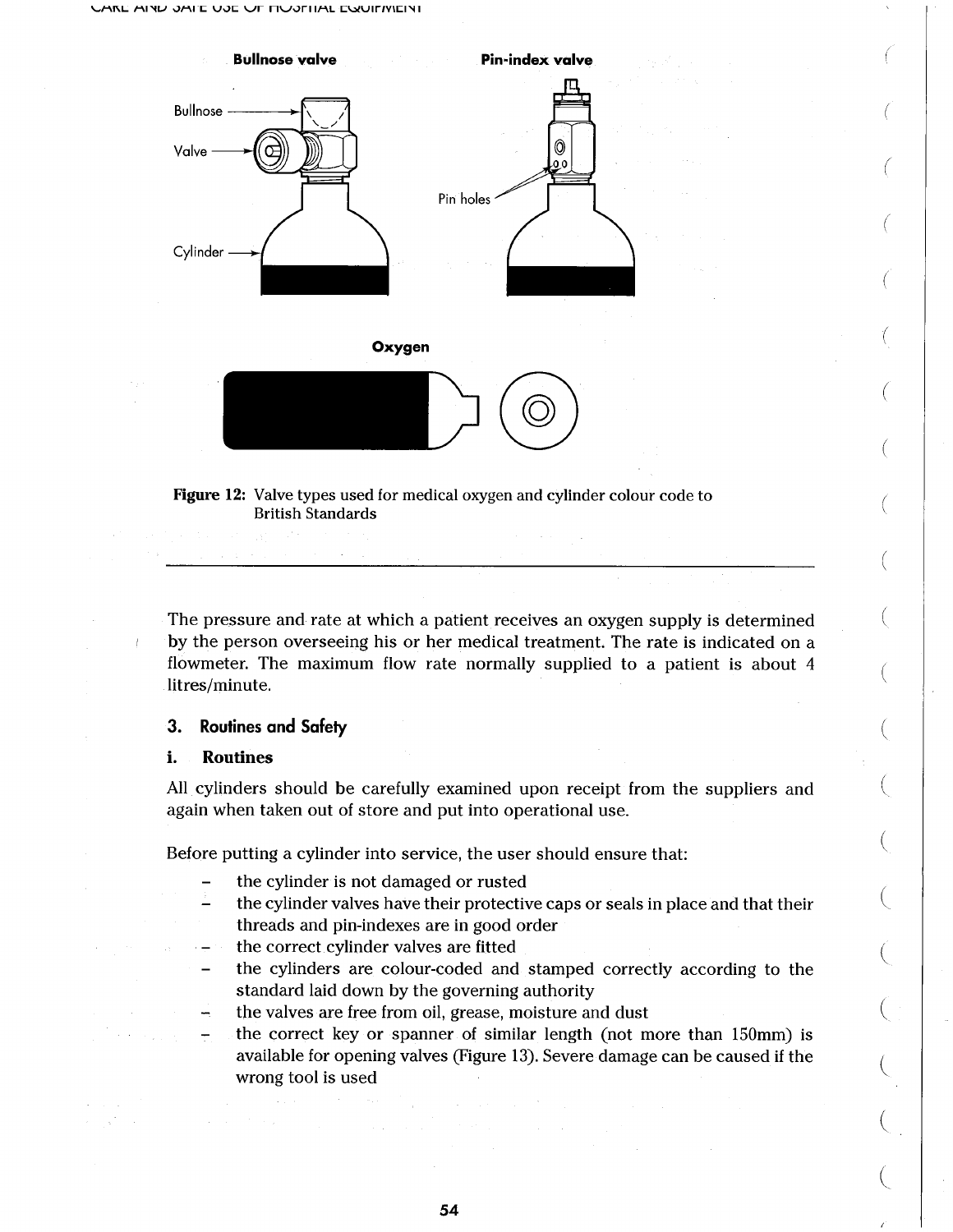





13 b. Pin-index regulator and cylinder combination: always keep cylinder valve key physically strapped to regulator

Figure 13: Use of correct spanner/key on cylinder valves



13 c. Tightening the gland nut on a pin-index valve cylinder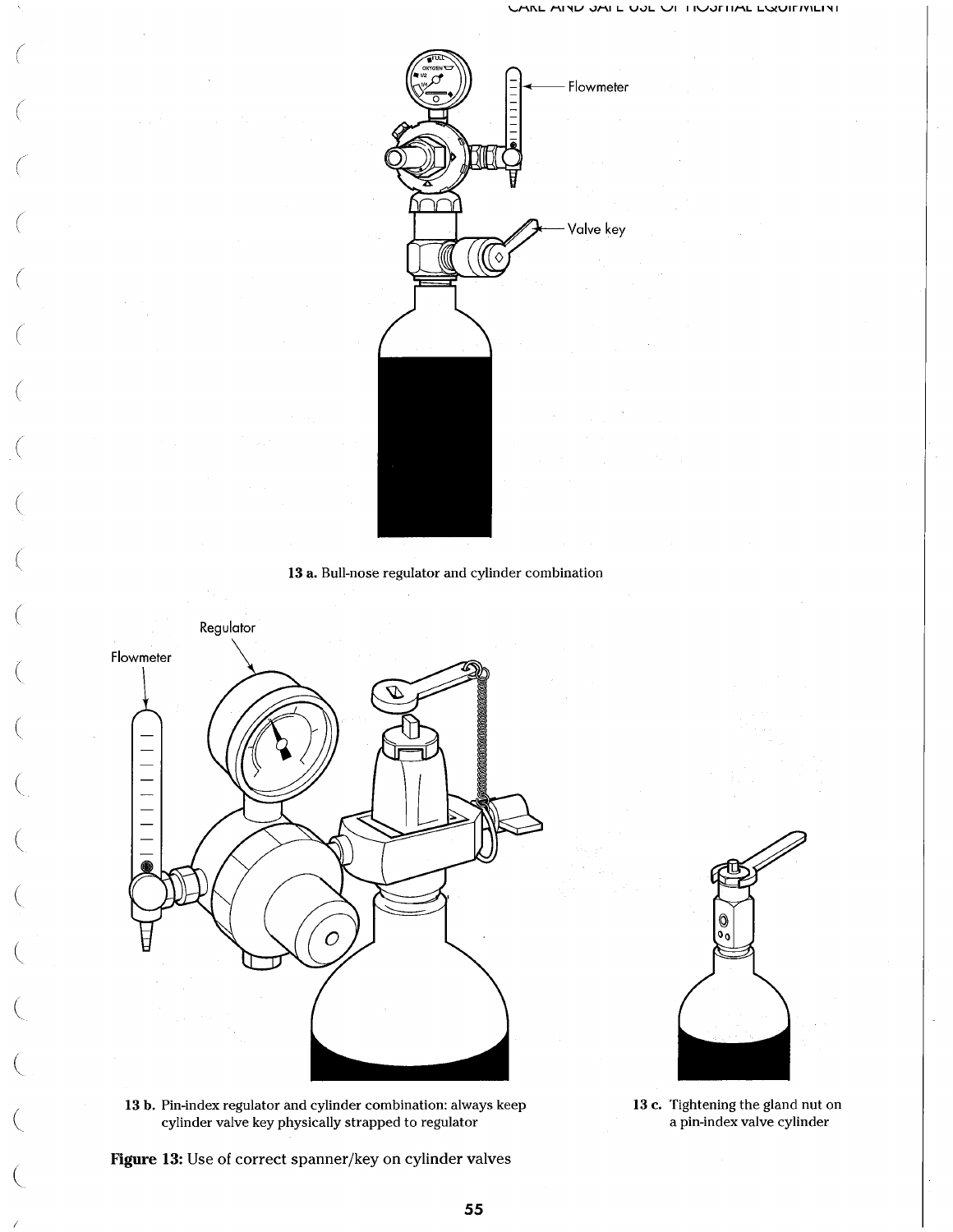#### ii. Safety

### *a. Personnel safely*

Do take great care when handling oxygen cylinders, making sure that there are at least two people to lift and carry large cylinders

Do wear good foot protection when moving a cylinder in case it is inadvertently dropped

Do use a wheeled cylinder trolley to move cylinders

Do NOT allow flames or smoking anywhere near the cylinders as oxygen promotes combustion

Do NOT carry a cylinder by its valve

Do NOT use grease or oil anywhere on the equipment as this can create an explosion risk

Do NOT allow pressurised oxygen to come into contact with the skin

*b. Storage safety*

Do keep cylinders in a dry, clean and well ventilated area Do keep cylinders away from flames, lighted cigarettes, inflammable liquids and combustible material

Do use clear signs as warnings of potential dangers (Figure 14)



Figure 14: Use of clear warning signs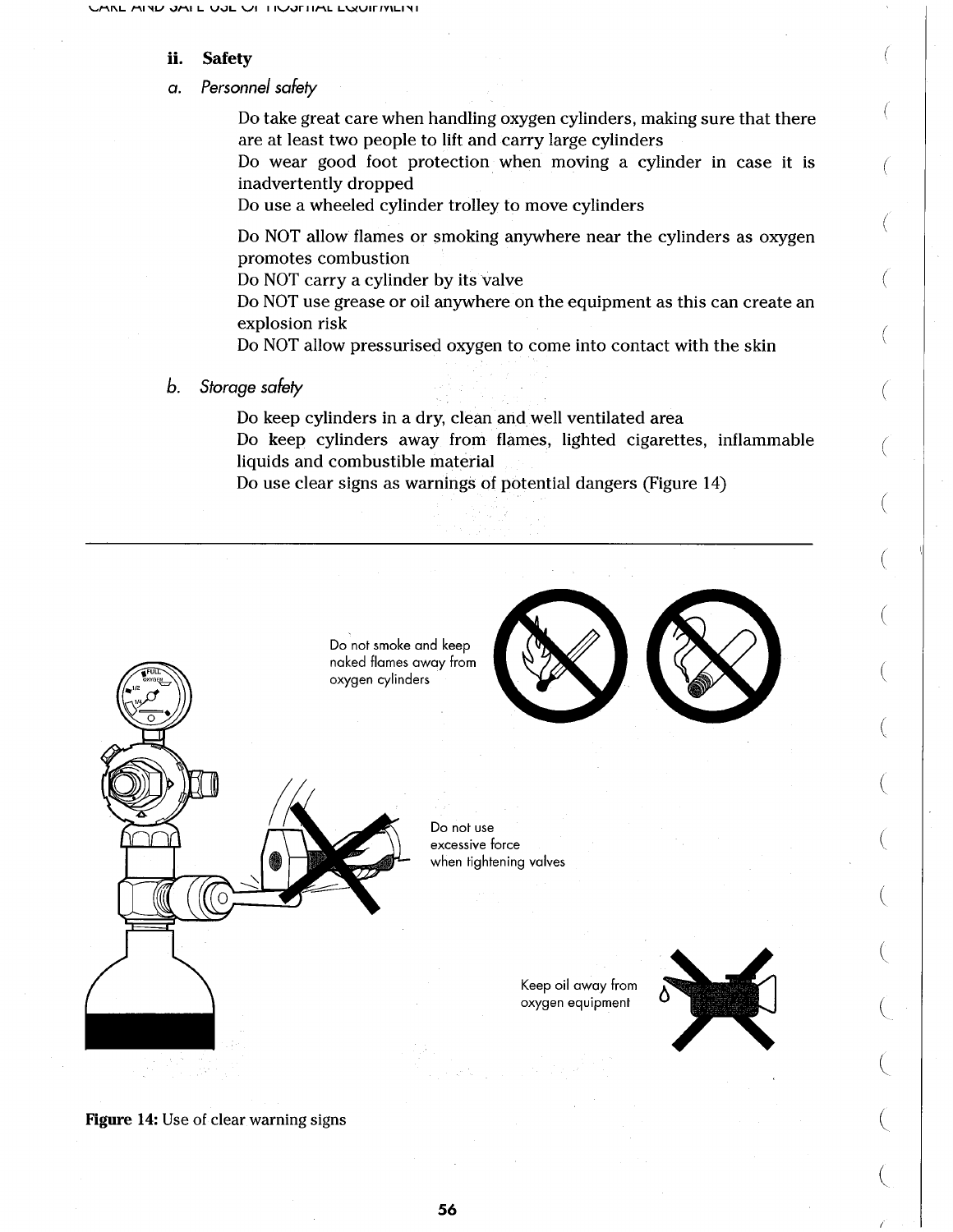

Figure 15: Safe storage of cylinders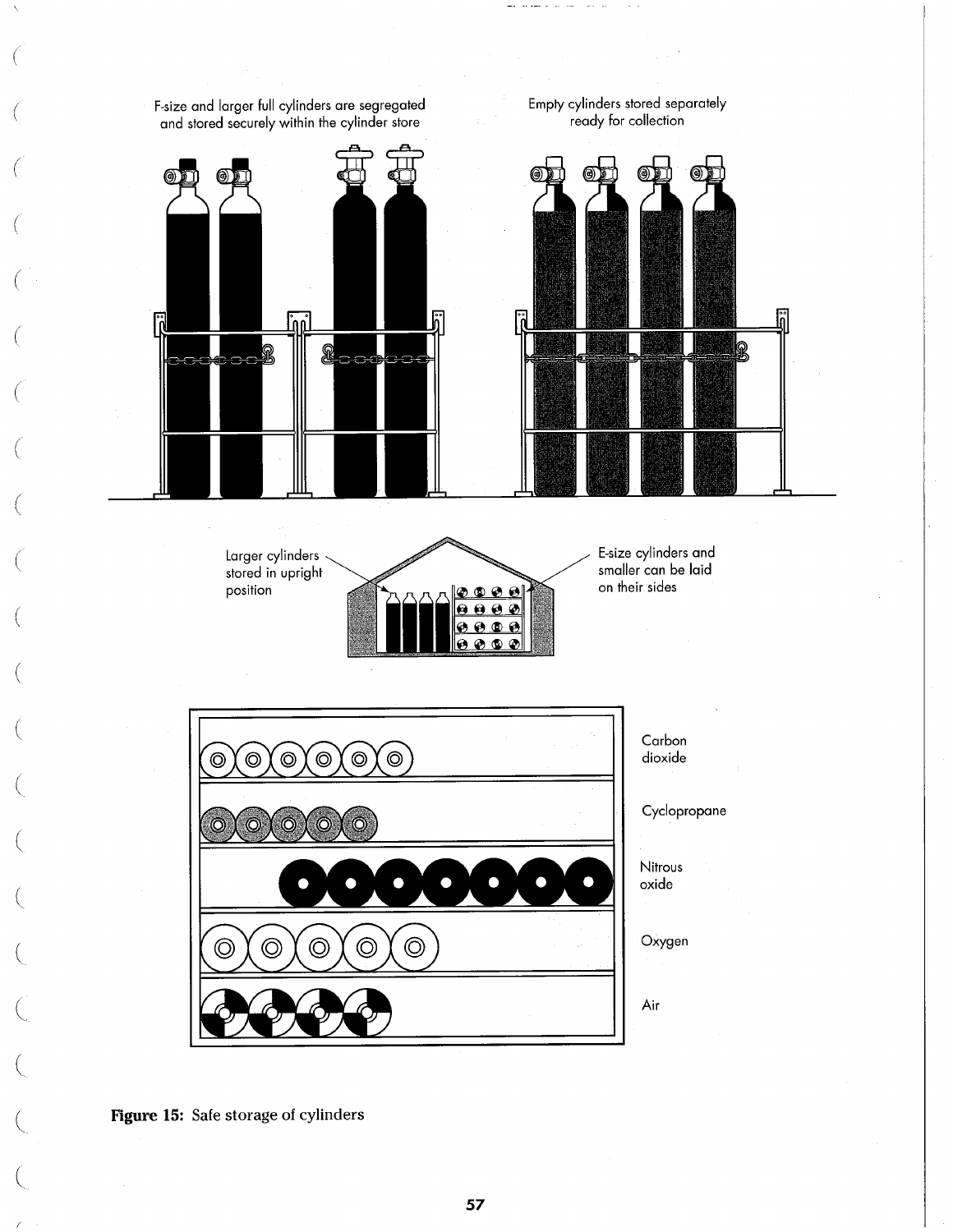Do sort and store different gases separately

Do store E-sized and smaller cylinders on their sides and larger cylinders in an upright position (Figure 15)

Do use chains or other methods to prevent the cylinders falling over Do ensure that cylinders are used in strict rotation by date

Do keep empty cylinders separate from full ones

Do replace the protective covers or caps from the valves of empty cylinders (Figure 16)

Do ensure that empty cylinders are returned to the suppliers

Do NOT store cylinders in direct sunlight as this can cause the gas to expand and the cylinder pressure to increase excessively

Do NOT use excessive force to shut cylinder valves; tighten by hand tool only

## iii. Fire

In the event of fire, raise the alarm and, unless life is endangered, attempt to move the cylinders away from the area.

If personnel are not trained to use fire fighting equipment leave cylinders in the fire zone and carry out statutory fire drill procedures.

Only trained personnel should handle cylinders which have been affected by fire or excessive heat.



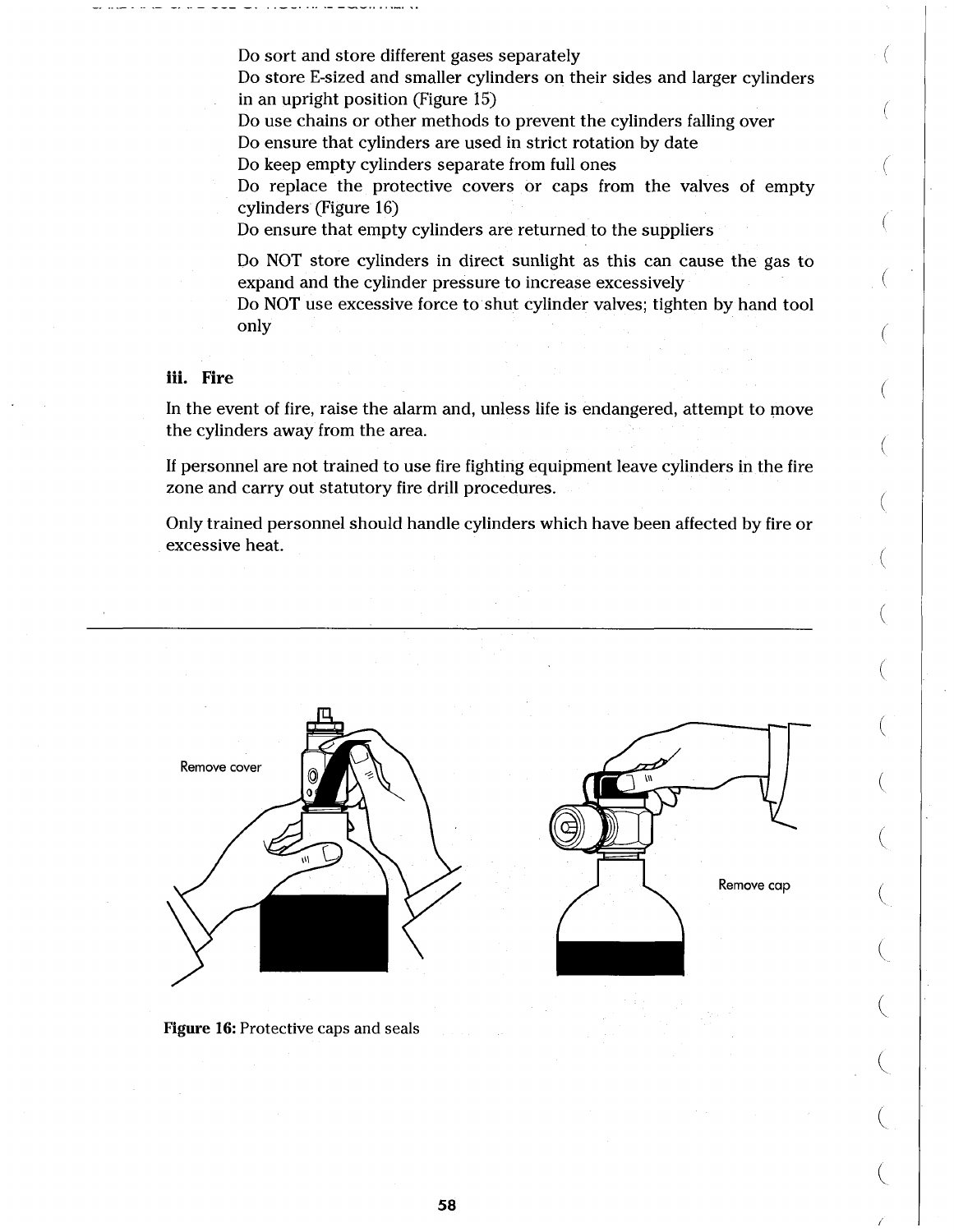### **4. How to Use the Equipment**

Always refer to the manufacturer's instructions for specific advice on the equipment you are using. The following are general guidelines only.

of an and on the second

#### A. Equipment with a bullnose regulator

### Opening the system:

- i. remove protective cover or seal from the valve and retain this in a safe place (around the cylinder collar)
- ii. with the appropriate key or spanner (Figure 13) open the valve slightly and momentarily in order to blow out any foreign matter which may have accumulated around the valve mouth. Make certain that the oxygen is directed away from personnel when you do this
- iii. check that the regulator is the correct type and is also free from foreign matter
- iv. check that the 'O' ring is in place where there is a groove for it and in good condition (Figure 17)
- v. fit the regulator into the cylinder valve
- vi. if an 'O' ring is fitted, tighten by hand. If an 'O' ring is not fitted, tighten by using the appropriate spanner. Do not use excessive force as that can damage the valve
- vii. open the cylinder valve by turning SLOWLY once only with the correct key or spanner of similar length. If neither key nor spanner is available, do NOT attempt to turn the valve
- viii. check for leakage at the cylinder connection
- ix. check that the gauge is registering and that the pointer has steadied before giving the valve another complete turn
- x. open the flowmeter
- xi. administer the oxygen by selecting the prescribed flow

### Using the system:

- i. use no oil or grease
- ii. blow out valves to remove dust
- iii. open cylinder valves slowly
- iv. secure cylinders so that they cannot fall over

### Closing the system:

- i. close cylinder valve
- ii. open equipment or machine valves to release any gas held in the system
- iii. when cylinder gauge reading has reached zero and hissing has stopped, close flowmeter valve

Do close the cylinder valve when the equipment is not in use otherwise the life of the regulator will be shortened.

Do NOT attempt to remove the regulator with the cylinder valve open as this excessive pressure will damage the thread.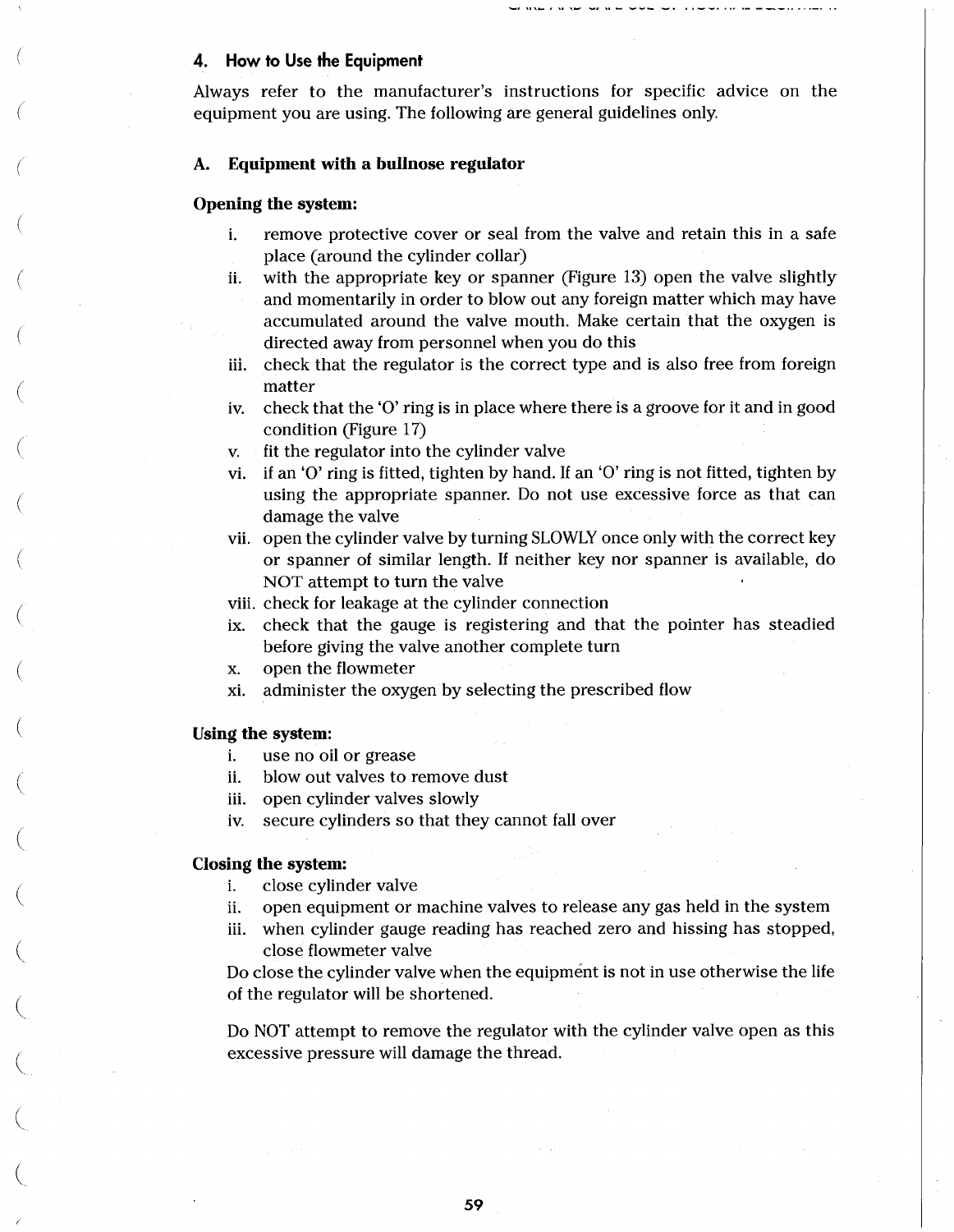



Figure 17: Pin index and bullnose regulators, "0" ring and Bodok washer locations

 $\left($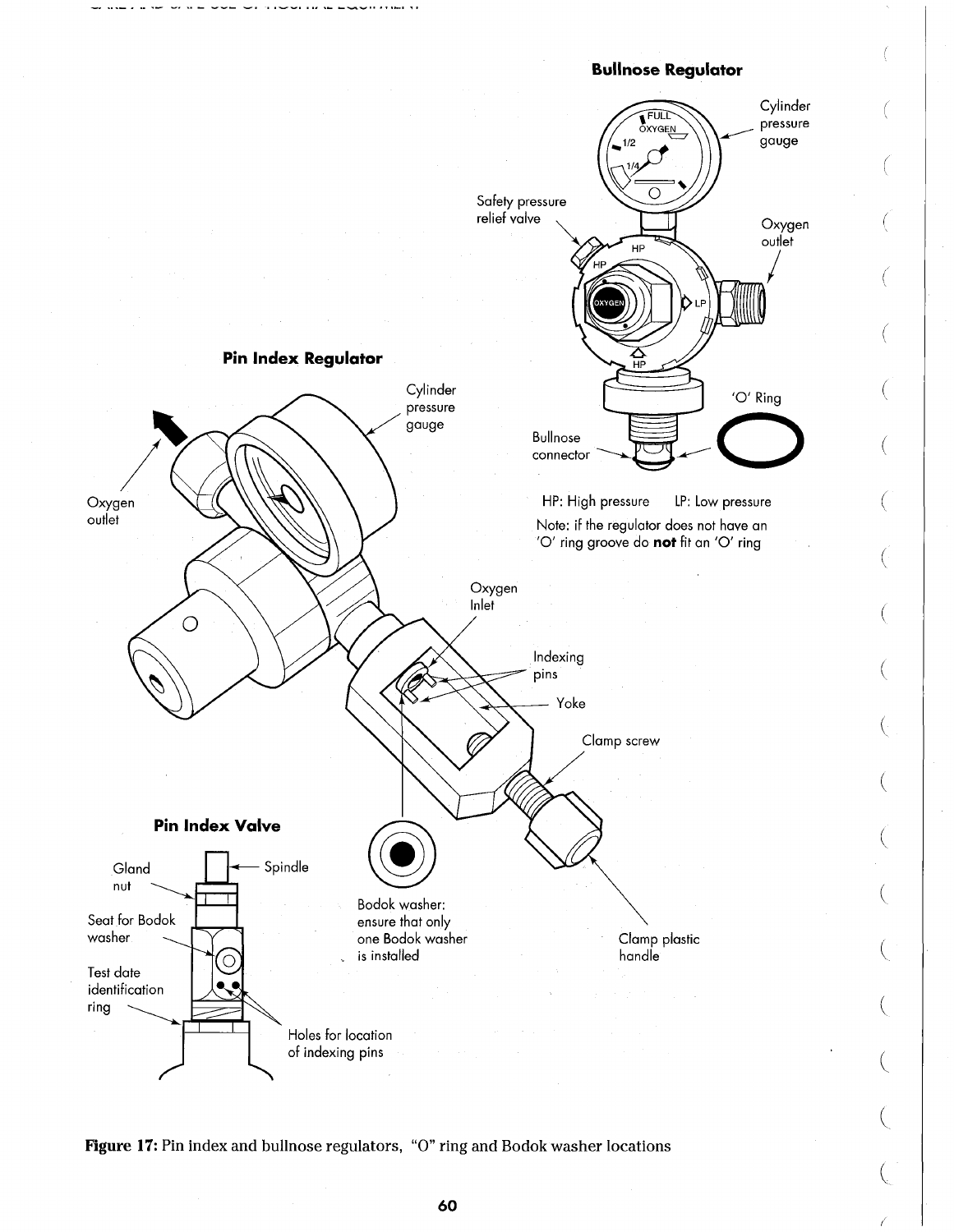### B. Equipment with pin-index regulators

### Opening the system:

- i. remove protective cover or seal from the valve and retain this in a safe place (around the cylinder collar) (Figure 16)
- ii. with the appropriate key or spanner (Figure 13) open the valve momentarily in order to blow out any foreign matter which may have accumulated around the valve mouth. Make certain that the oxygen is directed away from personnel when you do this.
- iii. check that the regulator is the correct type and is also free from foreign matter
- iv. check that the Bodok washer is in place and in good condition
- v. locate the clamp over the pin-index valve
- vi. clamp the regulator to the cylinder, using a Bodok washer as a seal (Figure 17)
- vii. when the Bodok washer is in place, use the handle to tighten the clamp (Figure 17)

viii. if there is no leakage, open the cylinder valve by turning once only with the correct key or spanner of similar length. If neither key nor spanner is available, do not attempt to turn the valve

- ix. check that the gauge is registering and that the pointer has steadied before giving the valve another complete turn
- x. open equipment or machine valves (flowmeters)
- xi. administer the oxygen as prescribed

Do NOT overtighten the clamp

Do NOT use a spanner

Do NOT use more than one Bodok washer

## Using and closing the system:

As for equipment with a bullnose regulator (See A. above)

### C. Equipment with pin-index cylinders fitted direct

Some equipment, such as anaesthetic machines, include an oxygen cylinder with a pin-index system. It is important to make sure that all valves on the machine are closed before proceeding as described above.

### **5. Simple Fault-finding and Maintenance**

The Maintenance Staff Member should carry out the following maintenance procedures.

### Weekly:

- i. check all associated equipment for signs of mechanical damage or loose connections
- ii. gently tap the regulator dial to make sure that the indicating needle is not jammed
- iii. check all pipes for cracks
- iv. open and close all valves to make sure they are working correctly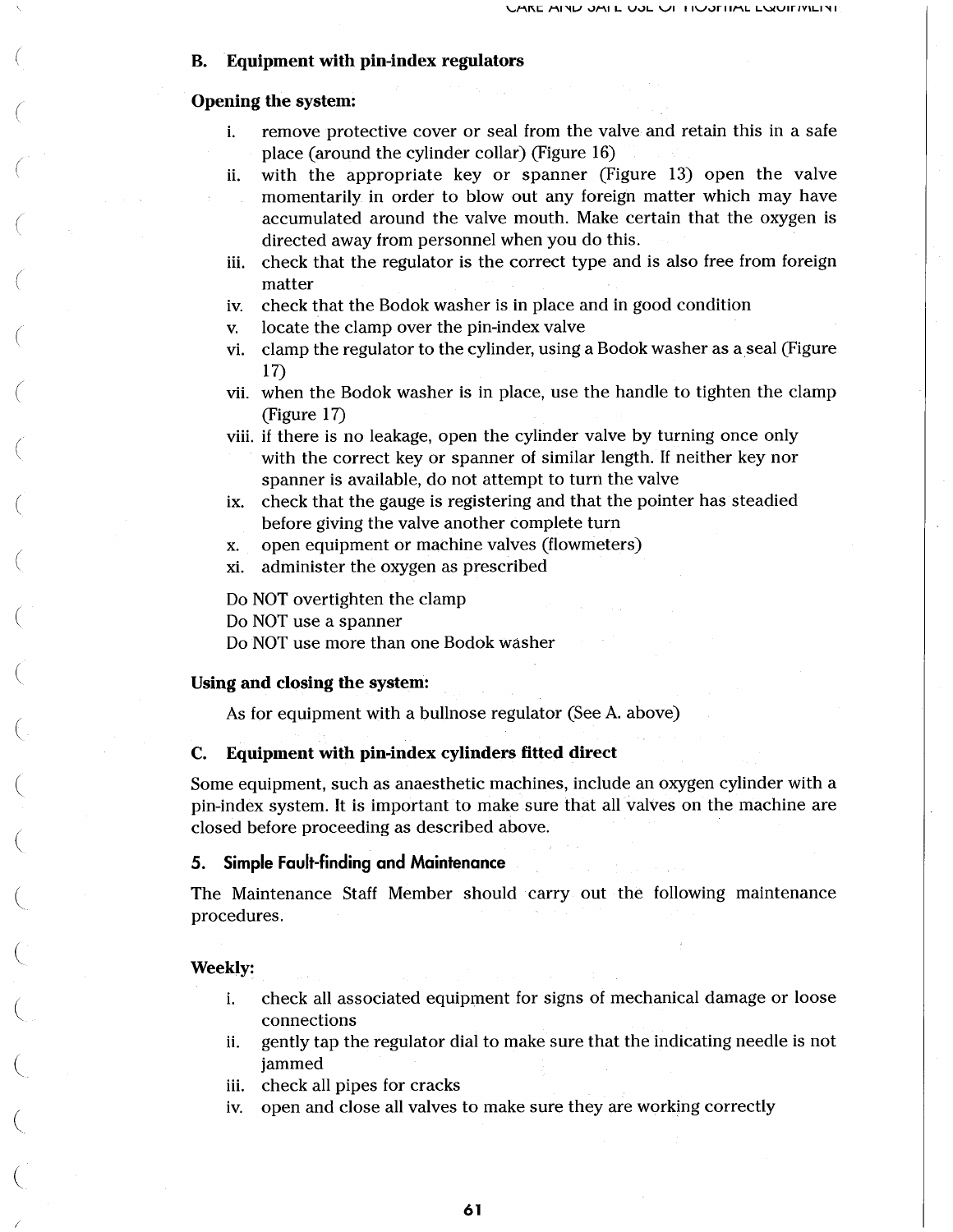### Monthly:

- i. check that washers, caps and seals are in place on cylinders and regulators
- ii. examine regulators and flowmeters for damage
- iii. check that all statutory labels and warning notices are in place and are visible
- iv. check that the 'O' rings on bullnose regulators are fitted and in good condition
- **V.** check that the Bodok washers are fitted to the pin-index regulators and are in good condition
- vi. examine equipment for oxygen leakages (see below)

### Yearly:

Have the equipment inspected for leaks and accuracy by a qualified technician

*Oxygen leaks*

If an oxygen leak is suspected:

i. with the system open and under pressure listen for the usual hissing noise which gas makes as it escapes under pressure

### If difficult to locate:

ii. with a toothbrush, apply detergent solution (e.g. 0.5%) over the suspect area. NEVER use oily soap as this can create an explosive mixture. Small bubbles will appear at the leakage point

### When the leak has been located:

- iii. close down the system (as described in Section 4 above)
- iv. tighten pipeline joints

If the leak is from the connection between the regulator and the cylinder, take great care not to over-tighten by using excessive force. These joints are machine manufactured to a high degree of accuracy and are easily damaged. Examine seals and sealing faces for damage. Replace damaged seals

If the pressure relief valve does not shut off automatically, close the valve and send the equipment away for expert repair

Do NOT use jointing compounds or tape to mend a leak

Do NOT dismantle a cylinder valve

Do NOT readjust a pre-set pressure regulator

If either of these develops a leak, replace it.

### **6. Spares**

For local maintenance service, the following should be kept in store:

- a full cylinder
- regulator
	- 'O' rings available from the oxygen supplier
- Bodok washers
- detergent solution and toothbrush
- clean cloths
- cylinder valve keys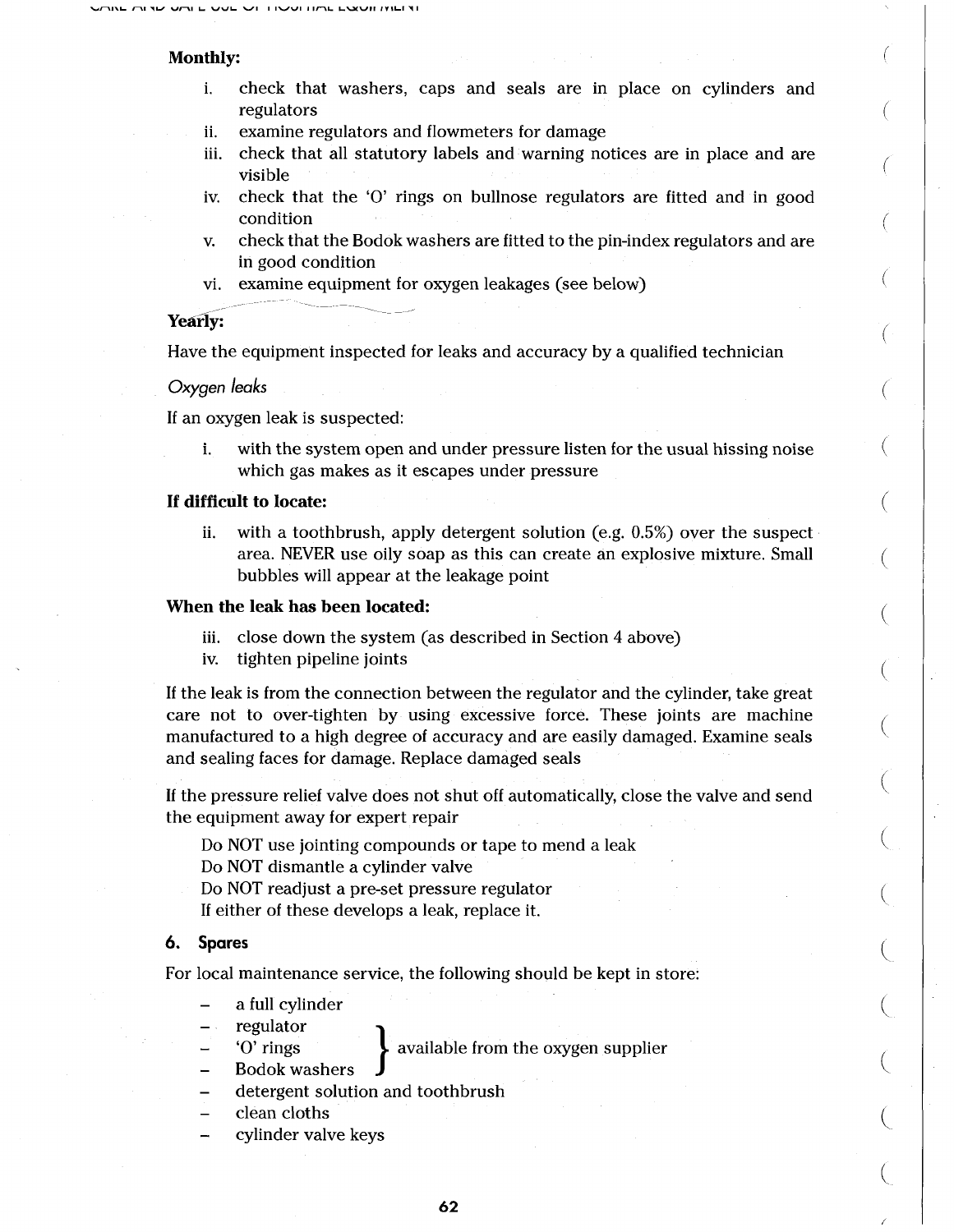# **7. User Checklist (to be displayed near the equipment)**

Always refer to the manufacturer's instructions

Always keep a spare full cylinder in reserve for emergency use

To keep this equipment in good working order for as long as possible:

Before using:

- i. check that you have the correct cylinder
- ii. check that the cylinder is not damaged or rusted
- iii. check that the cylinder contains enough oxygen for your patient
- iv. use the correct valve key
- v. make sure the cylinders are not leaking oxygen
- vi. check that the equipment is free from oil, grease and water

# Opening the system:

# For a bullnose regulator:

- i. remove the protective cap or cover from the valve and retain this in a safe place to replace on the empty cylinder
- ii. with the appropriate key or spanner open the valve momentarily to blow out any foreign matter which may have accumulated around the valve mouth. Make certain the oxygen is directed away from personnel when you do this
- iii. check that the regulator is the correct type and is free from foreign matter
- iv. check that the 'O' ring is in place and in good condition. The machined groove on the bullnose will indicate the need for this: some makes do not require the 'O' ring
- v. fit the regulator into the cylinder valve
- vi. if an 'O' ring is fitted, tighten it by hand. If an 'O' ring is not fitted, tighten by using the appropriate spanner. Do not use excessive force as that can damage the valve
- vii. if there is no leakage, open the cylinder valve by turning once only with the correct key or spanner of similar length. If neither key nor spanner is available, do not attempt to turn the valve
- viii. check that the gauge is registering and that the pointer has steadied before giving the valve another complete turn
- ix. open equipment or machine valves (flowmeters)
- x. administer the oxygen as prescribed

# For a pin index regulator:

- i. remove the protective cap or cover from the valve and retain this in a safe place to replace on the empty cylinder
- ii. with the appropriate key or spanner open the valve momentarily to blow out any foreign matter which may have accumulated around the valve mouth. Make certain the oxygen is directed away from personnel when you do this